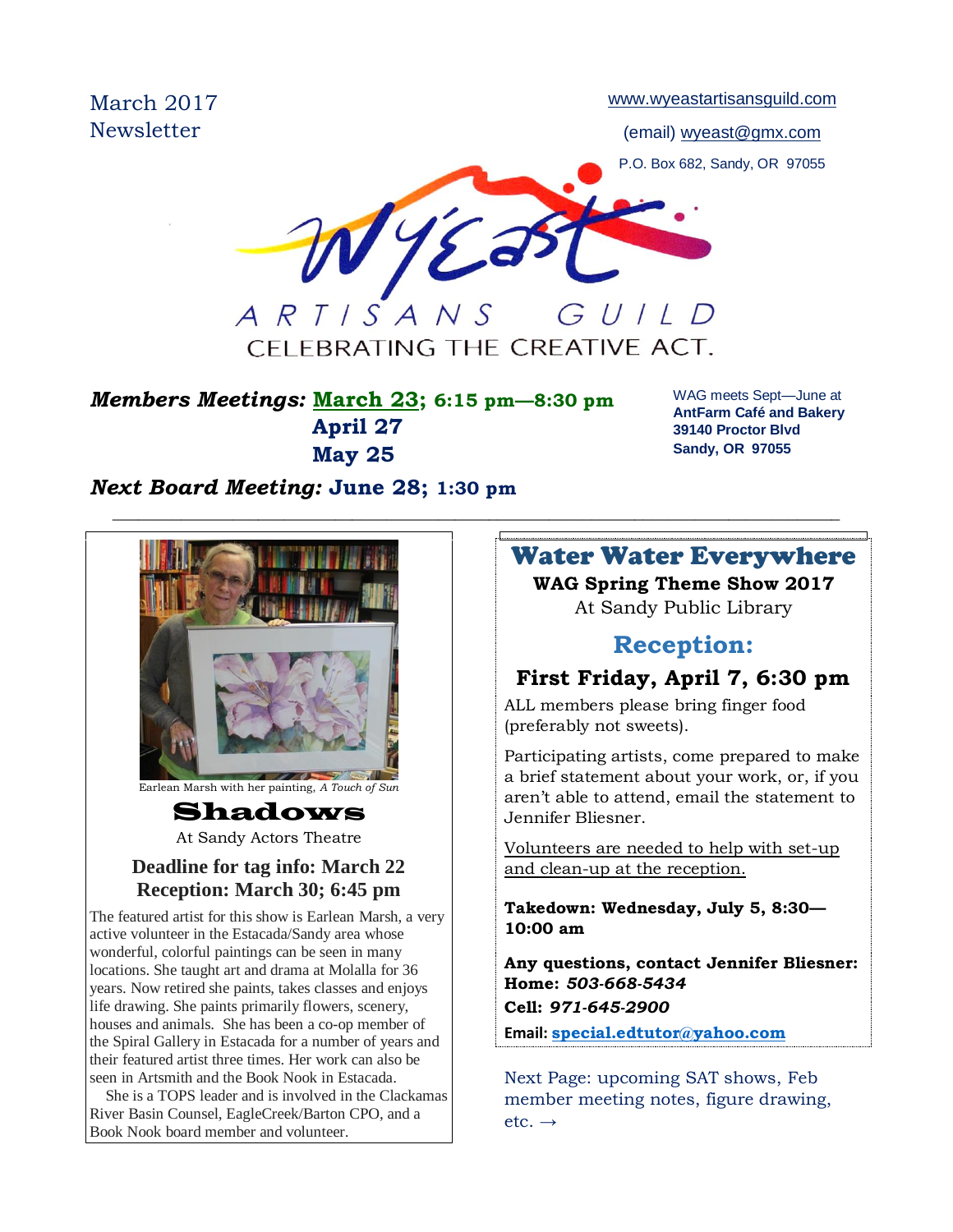### **Sandy Actors Theatre Shows Schedule 2017**

March 31--April 23, 2017 Play: *The Shadow Box* Art Show: *Shadows* Deadline for art info: March 22 Reception: Thursday, March 30, 6:45 pm *Featured Artist: Earlean Marsh* Pick-Up: April 23, 5 pm

June 2--25, 2017 Play: *Godspell* Art Show: *Movement* Deadline for art info: May 20 Reception: Thursday, June 1, 6:45 pm *Featured Artist: Dawnna Pearson* Pick-Up: June 25, 5 pm

\*All submissions must include size of artwork and the following Tag Info: Title, medium and price, as well as the artist's name. Email to Vern at: [vernongroffstudio@gmail.com](mailto:Vernongroffstudio@gmail.com) and copy to Becky at: [bek.hawley@yahoo.com.](mailto:bek.hawley@yahoo.com)

Art is shown at your own risk - items are not insured. No commission is taken or required, but donations to WAG are encouraged.

# Member News

**Stephanie Payne** will be teaching painting at AntFarm March 18, April 8, and May 13.

Each Paint Night session is 6-9 pm, \$25, all supplies provided, register at AntFarm.



# May 7

*\$5, 6-9 pm, bring your own supplies*

# **February 23, 2017 Member Meeting Notes**

*By Dawnna Pearson, Secretary*

*In attendance:* Dawnna Pearson, Vern Groff, Helen von Struense, JoAnne Rohweder, Micaiah Meyer, Payton VanBeek, Cheryl Hooley, Jennifer Bliesner, Lea Topliff

*Welcome!* Payton VanBeek joined the Guild. Her email: [bygracey@gmail.com](mailto:bygracey@gmail.com)

It was put forward that a *Hospitality Committee head* was needed, their duties being to keep the coffee pots and misc. supplies, make coffee for meetings, and keep a list of snack volunteers. Helen von Struense volunteered. **Thank you, Helen!**

We are still in need of a *Meeting Programs head*. (Jennifer currently handles it.) Duties include asking Guild members what they're interested in learning about, recruiting speakers (we're able to offer some reimbursement for gas expenses), and planning and publicizing meeting programs in advance.

 We discussed the idea of having members give demos, which met with approval.

We discussed whether we should continue the *Chamber of Commerce shows*. Vern recommended it as a good way for young artists to have the experience of putting on a show, and it is a certain amount of publicity for the members and the Guild. We agreed to continue it, and several people signed up for the \$10 one month slots. If you are interested in participating, contact JoAnne Rohweder: [treefarm21@icloud.com](mailto:treefarm21@icloud.com) or 503-668-6298.

 Some other possible venues for shows: \*Gresham City Hall

 \*Booth at the Sandy Mountain Festival (having little stuff to sell is the key) Further ideas:

 \*An art fair in Sandy—but intense planning would be needed

 \*Turning the December show at AntFarm into more of an event

*\*Booth at Sandy Farmers Market (through AntFarm). Small items and prints are recommended. May 5 & 12. More details to come.*

Next Page: WAG officers, History of Paint→